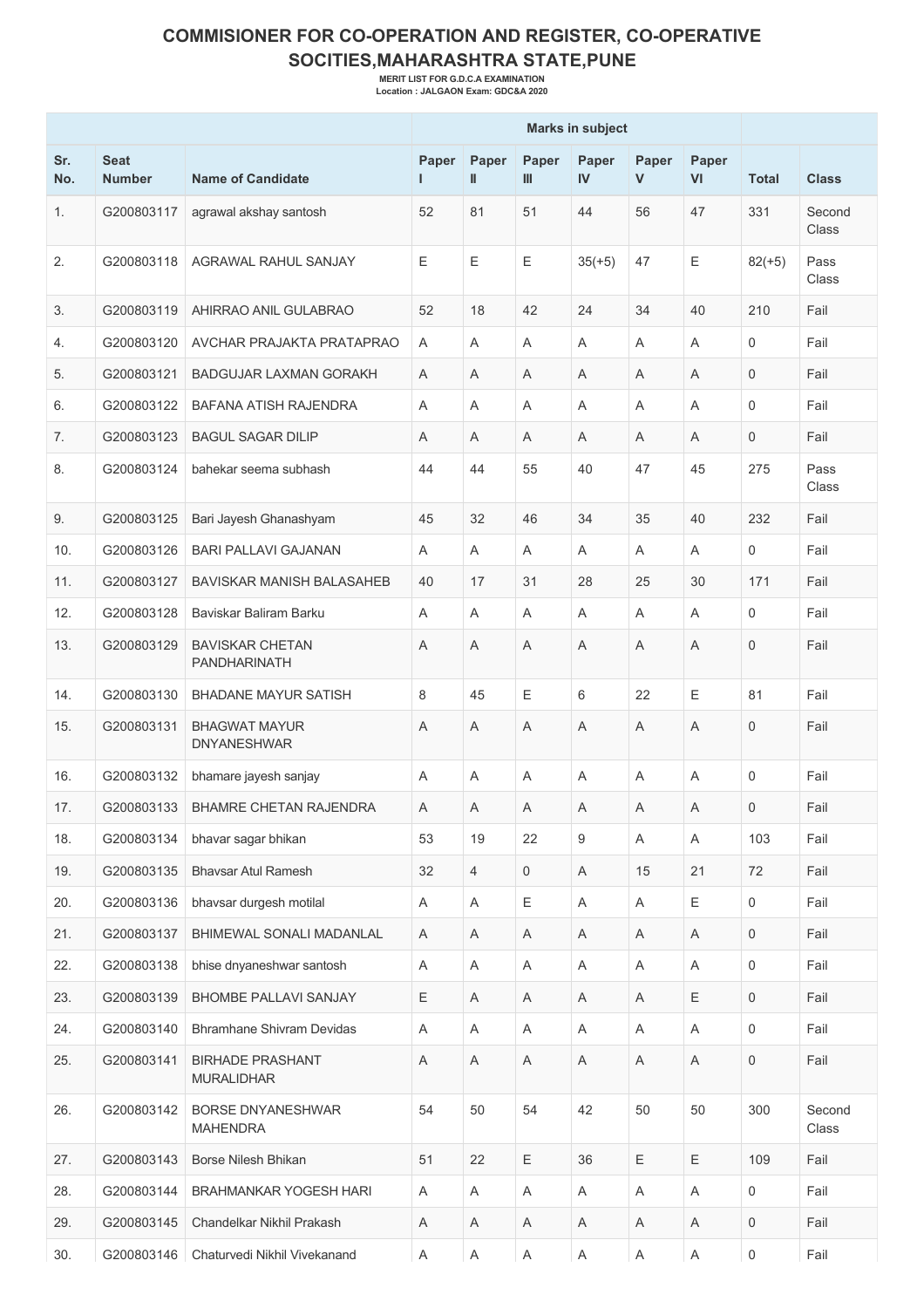|            |                              |                                       | <b>Marks in subject</b> |            |             |             |                           |             |              |                    |
|------------|------------------------------|---------------------------------------|-------------------------|------------|-------------|-------------|---------------------------|-------------|--------------|--------------------|
| Sr.<br>No. | <b>Seat</b><br><b>Number</b> | <b>Name of Candidate</b>              | Paper<br>L              | Paper<br>Ш | Paper<br>Ш  | Paper<br>IV | Paper<br>$\mathsf{V}$     | Paper<br>VI | <b>Total</b> | <b>Class</b>       |
| 31.        | G200803147                   | CHAUDHARI KANCHAN NITIN               | A                       | Α          | Α           | Α           | A                         | Α           | 0            | Fail               |
| 32.        | G200803148                   | CHAUDHARI DHANASHRI<br><b>VASUDEO</b> | 62                      | 21         | Ε           | Ε           | 47                        | 40          | 170          | Fail               |
| 33.        | G200803149                   | <b>CHAUDHARI HITESH SURESH</b>        | A                       | A          | A           | A           | A                         | A           | $\mathbf 0$  | Fail               |
| 34.        | G200803150                   | CHAUDHARI MANOJ DHANANJAY             | A                       | Α          | A           | Α           | A                         | A           | 0            | Fail               |
| 35.        | G200803151                   | CHAUDHARI NISHA PRAKASH               | 59                      | $37(+3)$   | Ε           | Ε           | Ε                         | Ε           | $96(+3)$     | Pass<br>Class      |
| 36.        | G200803152                   | chaudhari rahul laxmikant             | 9                       | 4          | 27          | 8           | 23                        | 26          | 97           | Fail               |
| 37.        | G200803153                   | CHAUDHARI SHUBHADA JAGDISH            | A                       | A          | Α           | A           | A                         | A           | 0            | Fail               |
| 38.        | G200803154                   | CHAUDHARI SHUBHAM ASHOK               | A                       | Α          | A           | A           | A                         | Α           | 0            | Fail               |
| 39.        | G200803155                   | CHAUDHARI UMESH SUDHAKAR              | Α                       | Α          | Α           | Α           | Α                         | Α           | 0            | Fail               |
| 40.        | G200803156                   | chavan vishal dilip                   | Α                       | Α          | A           | Α           | A                         | A           | 0            | Fail               |
| 41.        | G200803157                   | Chavan Prashant Ravindra              | 45                      | 34         | 50          | 36          | 44                        | 46          | 255          | Fail               |
| 42.        | G200803158                   | chavhan vasudeo bapu                  | 43                      | 47         | 42          | 40          | 30                        | 41          | 243          | Fail               |
| 43.        | G200803159                   | DAHAKE RAJU ASHOK                     | 60                      | $39(+1)$   | 62          | 50          | 58                        | 55          | $324(+1)$    | Pass<br>Class      |
| 44.        | G200803160                   | DASNURKAR TEJAS MANOHAR               | 63                      | 80         | 61          | 60          | 64                        | 57          | 385          | <b>First Class</b> |
| 45.        | G200803161                   | <b>DEORE AMIT VIJAY</b>               | A                       | Α          | A           | Α           | A                         | Α           | 0            | Fail               |
| 46.        | G200803162                   | <b>DEORE SUSHMA VIJAY</b>             | A                       | A          | A           | A           | A                         | A           | 0            | Fail               |
| 47.        | G200803163                   | DEORE VARSHA EKNATH                   | Α                       | Α          | Α           | Α           | A                         | A           | 0            | Fail               |
| 48.        |                              | G200803164   DESHMUKH DHIRAJ ARUNRAO  | Ε                       | Ε          | Ε           | 36          | 36                        | 41          | 113          | Fail               |
| 49.        | G200803165                   | dhamke prashant bhavadu               | A                       | A          | Α           | A           | A                         | A           | $\mathsf{O}$ | Fail               |
| 50.        | G200803166                   | DHANDE ASHOK KASHINATH                | 54                      | 9          | 34          | 25          | 35                        | 31          | 188          | Fail               |
| 51.        | G200803167                   | Fegade jitendra sudhakar              | Α                       | Α          | A           | Α           | $\mathsf{A}$              | Α           | $\mathsf{O}$ | Fail               |
| 52.        | G200803168                   | FULMOGARE PRAKASH<br><b>RAGHUNATH</b> | 13                      | 8          | 21          | 17          | 27                        | 21          | 107          | Fail               |
| 53.        | G200803169                   | gaikwad vaishali raju                 | Α                       | Α          | Α           | Α           | A                         | A           | $\mathsf{O}$ | Fail               |
| 54.        | G200803170                   | <b>GAVALI AJAY KNHAIYA</b>            | 45                      | 59         | 40          | 26          | 32                        | 30          | 232          | Fail               |
| 55.        | G200803171                   | <b>GAVANDE SHRUTI JAYDEEP</b>         | A                       | A          | A           | A           | A                         | A           | $\mathsf{O}$ | Fail               |
| 56.        | G200803172                   | gawai satish vishnu                   | 57                      | 16         | 54          | 43          | 44                        | 50          | 264          | Fail               |
| 57.        | G200803173                   | gawali karuna shamrao                 | A                       | A          | Α           | A           | A                         | A           | 0            | Fail               |
| 58.        | G200803174                   | <b>GOLANI KHUSHAL RAMESH</b>          | Α                       | Α          | Α           | Α           | Α                         | A           | 0            | Fail               |
| 59.        | G200803175                   | <b>GOLANI KHUSHI KHUSHAL</b>          | Α                       | Α          | Α           | A           | Α                         | A           | 0            | Fail               |
| 60.        | G200803176                   | HIRE SHITAL KASHINATH                 | Α                       | A          | A           | A           | A                         | A           | 0            | Fail               |
| 61.        | G200803177                   | HIWALE CHANDRAKANT<br><b>NARAYAN</b>  | Α                       | A          | Α           | Α           | A                         | Α           | $\mathsf 0$  | Fail               |
| 62.        | G200803178                   | INGALE ADARSH DIGAMBAR                | Α                       | Α          | $\mathsf A$ | Α           | $\boldsymbol{\mathsf{A}}$ | Α           | 0            | Fail               |
| 63.        | G200803179                   | <b>JADHAV KARAN SURESH</b>            | Α                       | Α          | Α           | Α           | A                         | A           | 0            | Fail               |
|            |                              |                                       |                         |            |             |             |                           |             |              |                    |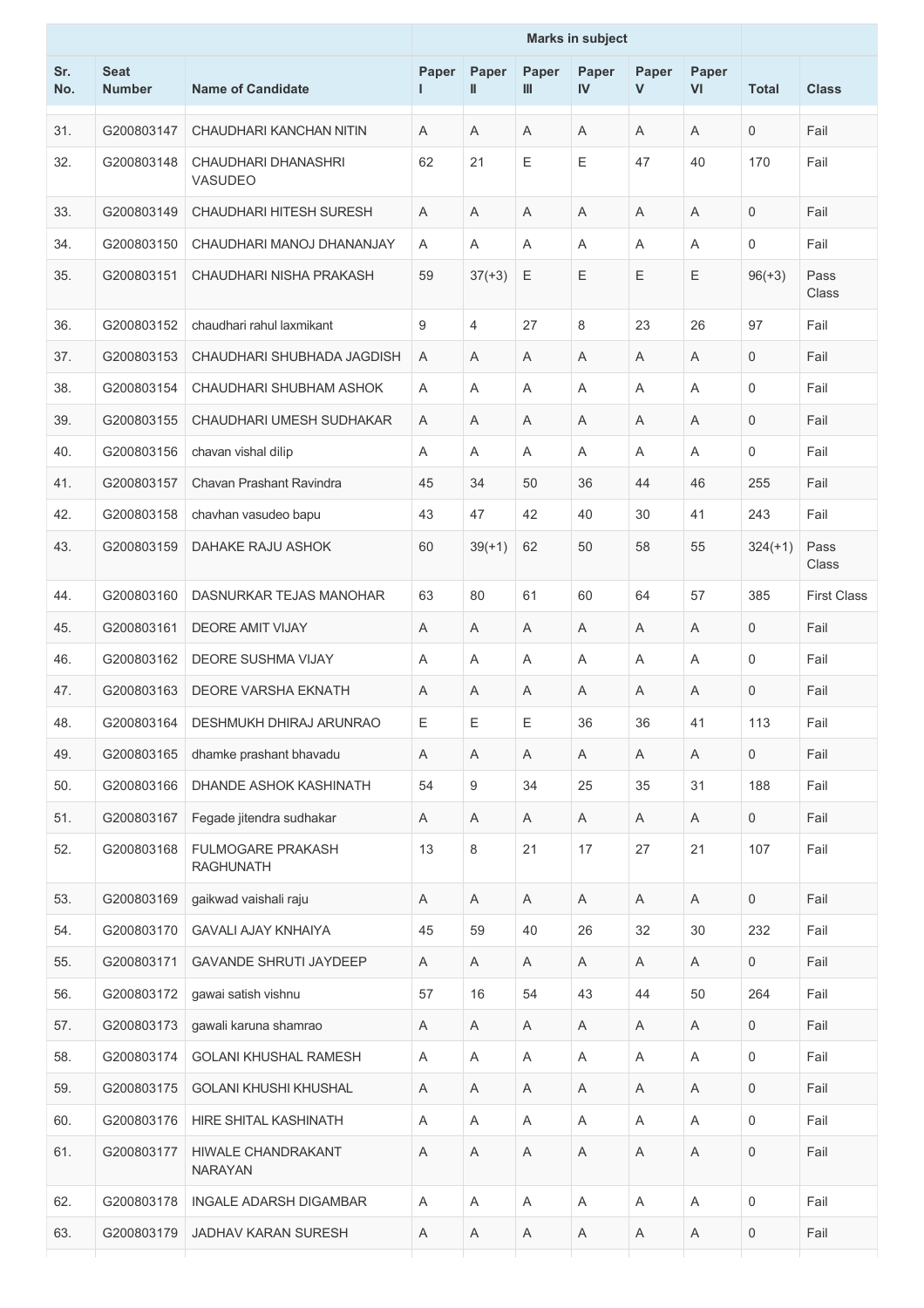|            |                              |                                        |             |                           |             | <b>Marks in subject</b> |                           |             |                     |                 |
|------------|------------------------------|----------------------------------------|-------------|---------------------------|-------------|-------------------------|---------------------------|-------------|---------------------|-----------------|
| Sr.<br>No. | <b>Seat</b><br><b>Number</b> | <b>Name of Candidate</b>               | Paper<br>н. | Paper<br>$\mathbf{I}$     | Paper<br>Ш  | Paper<br>IV             | Paper<br>$\mathsf{V}$     | Paper<br>VI | <b>Total</b>        | <b>Class</b>    |
| 64.        | G200803180                   | <b>JADHAV PRASAD SURESH</b>            | 53          | 87                        | 52          | $35(+5)$                | 53                        | 50          | $330(+5)$           | Pass<br>Class   |
| 65.        | G200803181                   | jadhav tejashree nandkishor            | Α           | A                         | A           | Α                       | Α                         | Α           | 0                   | Fail            |
| 66.        | G200803182                   | JADHAV VAISHALI TULSHIRAM              | A           | A                         | Α           | Α                       | Α                         | Α           | 0                   | Fail            |
| 67.        | G200803183                   | <b>JAIN SAPNA SURESH</b>               | A           | A                         | Α           | Α                       | A                         | Α           | 0                   | Fail            |
| 68.        | G200803184                   | JAIN SAURABH RAJENDRA                  | A           | A                         | A           | A                       | Α                         | A           | $\mathsf 0$         | Fail            |
| 69.        | G200803185                   | <b>JAIN TINA SANJAYKUMAR</b>           | Α           | A                         | A           | Α                       | Α                         | Α           | 0                   | Fail            |
| 70.        | G200803186                   | KACHCHHAVAH GAJANAN<br><b>GOVINDA</b>  | Α           | Α                         | A           | Α                       | Α                         | Α           | 0                   | Fail            |
| 71.        | G200803187                   | KADAM KAMLAKAR DATTARAO                | 22          | 5                         | 34          | 28                      | 29                        | 30          | 148                 | Fail            |
| 72.        | G200803188                   | KANDELE ARCHANA ASHOK                  | 52          | 48                        | 57          | 45                      | 50                        | 47          | 299                 | Pass<br>Class   |
| 73.        | G200803189                   | <b>KASAR TUSHAR NITIN</b>              | Α           | A                         | Α           | Α                       | Α                         | Α           | 0                   | Fail            |
| 74.        | G200803190                   | KASAR TUSHAR SANJAY                    | A           | A                         | Α           | A                       | A                         | Α           | 0                   | Fail            |
| 75.        | G200803191                   | <b>KEDARE MONALI</b><br>CHANDRASHEKHAR | 60          | 74                        | 55          | 48                      | 52                        | 46          | 335                 | Second<br>Class |
| 76.        | G200803192                   | KHAIRE GANESH PRALHAD                  | 59          | 62                        | 55          | 57                      | 59                        | 56          | 348                 | Second<br>Class |
| 77.        | G200803193                   | KHAMBAYAT HARSHAL<br>CHANDRAKANT       | E           | $\overline{A}$            | E           | Ε                       | A                         | A           | $\mathbf 0$         | Fail            |
| 78.        | G200803194                   | KOLHE SHITAL BHAGAWAT                  | A           | Α                         | Α           | Α                       | Α                         | Α           | 0                   | Fail            |
| 79.        | G200803195                   | KOLI HARSHADA SAMADHAN                 | Α           | A                         | A           | Α                       | Α                         | Α           | 0                   | Fail            |
| 80.        | G200803196                   | KOLI KRISHNA JAGANNATH                 | Α           | A                         | A           | Α                       | A                         | A           | 0                   | Fail            |
| 81.        | G200803197                   | koli vikky krushna                     | 60          | 32                        | 46          | 35                      | 44                        | 42          | 259                 | Fail            |
| 82.        | G200803198                   | KUKREJA DIPAK NANDLAL                  | 57          | 88                        | 60          | 28                      | 56                        | 50          | 339                 | Fail            |
| 83.        | G200803199                   | Kumbhar Pawan Rajesh                   | A           | Α                         | A           | Α                       | $\boldsymbol{\mathsf{A}}$ | A           | 0                   | Fail            |
| 84.        | G200803200                   | KURKURE DHANASHRI<br><b>MADHUKAR</b>   | A           | A                         | $\mathsf A$ | A                       | $\mathsf A$               | $\mathsf A$ | $\mathsf{O}\xspace$ | Fail            |
| 85.        | G200803201                   | Lohar Bhupendra Bhatulal               | Ε           | $37(+3)$                  | $\mathsf E$ | 42                      | Ε                         | $\mathsf E$ | $79(+3)$            | Pass<br>Class   |
| 86.        | G200803202                   | MAHAJAN TUSHAR SANJAY                  | A           | Α                         | A           | Α                       | $\boldsymbol{\mathsf{A}}$ | Α           | 0                   | Fail            |
| 87.        | G200803203                   | mahajan anand kamalakar                | E           | 40                        | $\mathsf E$ | 43                      | Ε                         | $\mathsf E$ | 83                  | Pass<br>Class   |
| 88.        | G200803204                   | mahajan atul ramesh                    | 41          | 40                        | 34          | 34                      | 45                        | 42          | 236                 | Fail            |
| 89.        | G200803205                   | MAHAJAN ATUL UKHARDU                   | 55          | 43                        | $\mathsf E$ | 45                      | 50                        | $\mathsf E$ | 193                 | Pass<br>Class   |
| 90.        | G200803206                   | mahajan dipti nitin                    | 60          | 57                        | 50          | 50                      | 56                        | 50          | 323                 | Second<br>Class |
| 91.        | G200803207                   | MAHAJAN MAYUR SANJAY                   | Α           | $\boldsymbol{\mathsf{A}}$ | A           | A                       | $\mathsf A$               | A           | 0                   | Fail            |
| 92.        | G200803208                   | mahajan premchandra sonalal            | A           | E                         | Ε           | Α                       | $\boldsymbol{\mathsf{A}}$ | A           | 0                   | Fail            |
| 93.        | G200803209                   | MALI ANAND KAILAS                      | 21          | 20                        | 40          | 26                      | 36                        | 36          | 179                 | Fail            |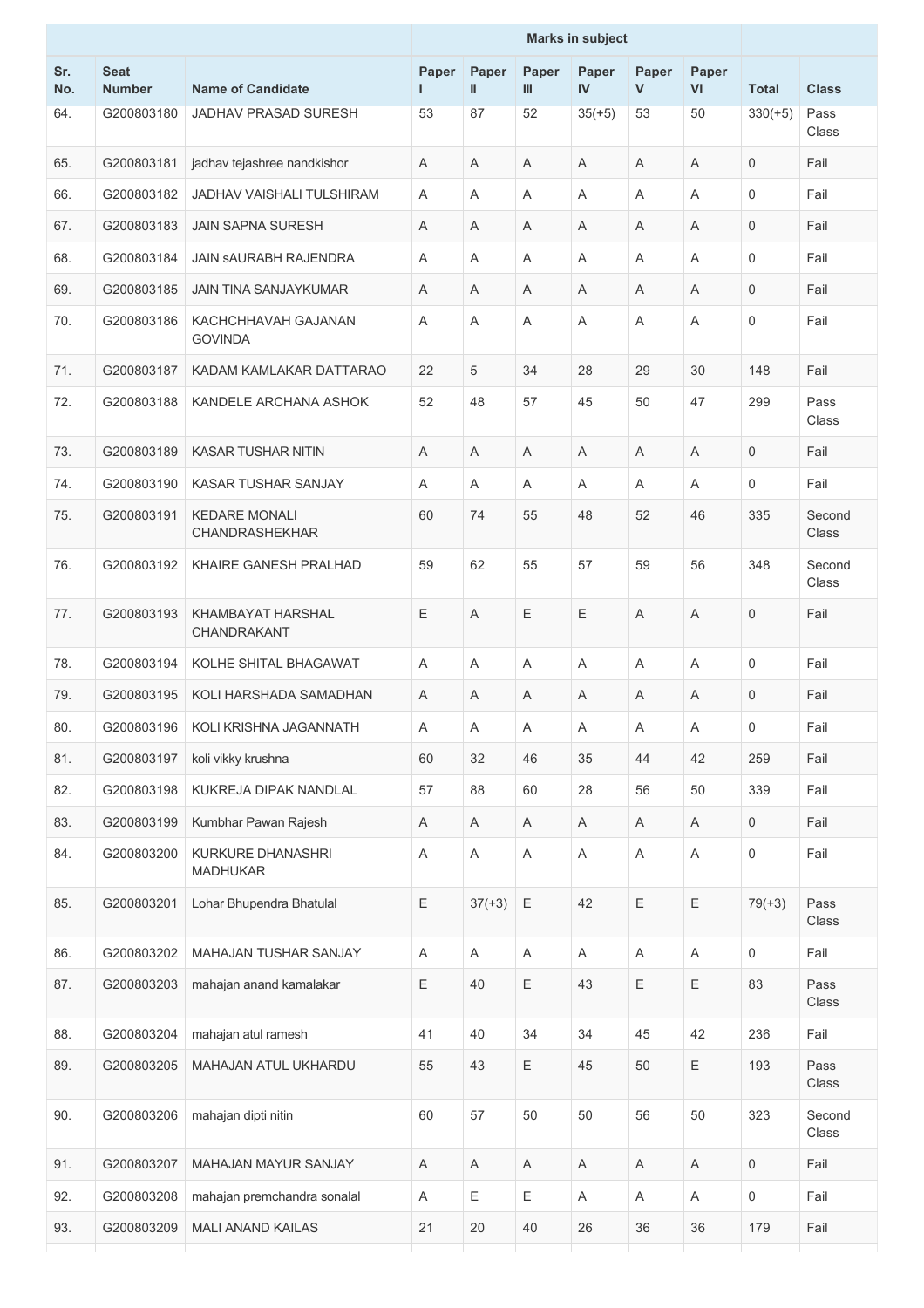|            |                              |                                        | <b>Marks in subject</b> |             |            |             |                |             |              |                 |
|------------|------------------------------|----------------------------------------|-------------------------|-------------|------------|-------------|----------------|-------------|--------------|-----------------|
| Sr.<br>No. | <b>Seat</b><br><b>Number</b> | <b>Name of Candidate</b>               | Paper<br>ı              | Paper<br>Ш  | Paper<br>Ш | Paper<br>IV | Paper<br>V     | Paper<br>VI | <b>Total</b> | <b>Class</b>    |
| 94.        | G200803210                   | <b>MALI MAMATA KISHOR</b>              | 45                      | 18          | 42         | 30          | 35             | 43          | 213          | Fail            |
| 95.        | G200803211                   | MALI RAKESH TRYAMBAK                   | A                       | A           | A          | Α           | A              | A           | 0            | Fail            |
| 96.        | G200803212                   | <b>MALPANI SNEHA RAJESH</b>            | A                       | Α           | Α          | Α           | A              | A           | 0            | Fail            |
| 97.        | G200803213                   | MANDGE ESHWAR KASHINATH                | A                       | Α           | A          | Α           | A              | A           | $\mathbf 0$  | Fail            |
| 98.        | G200803214                   | Mane Tushar Narayan                    | Α                       | Α           | A          | Α           | A              | Α           | 0            | Fail            |
| 99.        | G200803215                   | <b>MANTRI PRASAD YOGESH</b>            | A                       | A           | A          | A           | A              | A           | 0            | Fail            |
| 100.       | G200803216                   | mate pooja ravindra                    | A                       | A           | A          | A           | $\overline{A}$ | A           | 0            | Fail            |
| 101.       | G200803217                   | mekhe mohan vishwanath                 | E                       | A           | Α          | A           | A              | Ε           | $\mathbf 0$  | Fail            |
| 102.       | G200803218                   | MERAD RAMDAS BHANUDAS                  | 41                      | 34          | 41         | 27          | 37             | 40          | 220          | Fail            |
| 103.       | G200803219                   | <b>MORE AASHA RAJENDRA</b>             | 45                      | 42          | 41         | $36(+4)$    | 41             | 43          | $248(+4)$    | Pass<br>Class   |
| 104.       | G200803220                   | more madhuri chavdas                   | A                       | A           | A          | A           | A              | A           | 0            | Fail            |
| 105.       | G200803221                   | <b>MOTE VISHAL NIMBA</b>               | 36                      | 32          | Ε          | 40          | 36             | Ε           | 144          | Fail            |
| 106.       | G200803222                   | <b>mULAY SHWETA ATUL</b>               | Α                       | Α           | Α          | Α           | A              | Α           | 0            | Fail            |
| 107.       | G200803223                   | muley sarvesh sunil                    | 54                      | 62          | 56         | 42          | 52             | 51          | 317          | Second<br>Class |
| 108.       | G200803224                   | Naphade Pandurang Purushottam          | $\overline{A}$          | A           | A          | A           | $\overline{A}$ | A           | 0            | Fail            |
| 109.       | G200803225                   | narkhede prashant hemant               | Α                       | Α           | A          | A           | A              | A           | 0            | Fail            |
| 110.       | G200803226                   | Nayase Kiran Ananda                    | A                       | Α           | A          | A           | A              | Α           | $\mathsf 0$  | Fail            |
| 111.       | G200803227                   | NERKAR NILESH VILAS                    | 41                      | 43          | 50         | 45          | 42             | 40          | 261          | Pass<br>Class   |
| 112.       | G200803228                   | NEVE SUJATA VINAYAK                    | 55                      | 70          | 58         | 48          | 50             | 52          | 333          | Second<br>Class |
| 113.       | G200803229                   | NILE RUTUJA DEEPAK                     | Α                       | Α           | Α          | Α           | Α              | Α           | 0            | Fail            |
| 114.       | G200803230                   | paliwal govinda rajgopaldas            | A                       | Α           | A          | Α           | A              | A           | 0            | Fail            |
| 115.       | G200803231                   | Panchbhai Hemant Ashok                 | A                       | Α           | Α          | Α           | A              | A           | $\mathsf{O}$ | Fail            |
| 116.       | G200803232                   | pardeshi rohan sanjay                  | 62                      | 68          | 60         | 50          | 50             | 43          | 333          | Second<br>Class |
| 117.       | G200803233                   | PATHAN MUJIBKHAN<br><b>HIDAYATKHAN</b> | A                       | Α           | Α          | Α           | Α              | Α           | $\mathsf 0$  | Fail            |
| 118.       | G200803234                   | patil sagar raghunath                  | Α                       | Α           | Α          | Α           | A              | A           | $\mathsf{O}$ | Fail            |
| 119.       | G200803235                   | PATIL AJAY PRADIP                      | $36(+4)$                | 61          | 56         | 50          | 53             | 48          | $304(+4)$    | Pass<br>Class   |
| 120.       | G200803236                   | PATIL AMOL TULSHIRAM                   | A                       | Α           | Ε          | Ε           | Ε              | Ε           | 0            | Fail            |
| 121.       | G200803237                   | PATIL ASHWINI DHARAM                   | Α                       | Α           | Α          | Α           | Α              | Α           | 0            | Fail            |
| 122.       | G200803238                   | PATIL ASHWINI KESHAV                   | Α                       | Α           | A          | Α           | A              | A           | 0            | Fail            |
| 123.       | G200803239                   | PATIL BHAVESH KALYANRAO                | A                       | Α           | Α          | A           | Α              | A           | $\mathsf{O}$ | Fail            |
| 124.       | G200803240                   | Patil bhushan bapu                     | 59                      | 57          | 50         | 41          | 45             | 50          | 302          | Second<br>Class |
| 125.       | G200803241                   | patil chhagan bhagawan                 | A                       | $\mathsf A$ | Α          | Α           | Α              | A           | 0            | Fail            |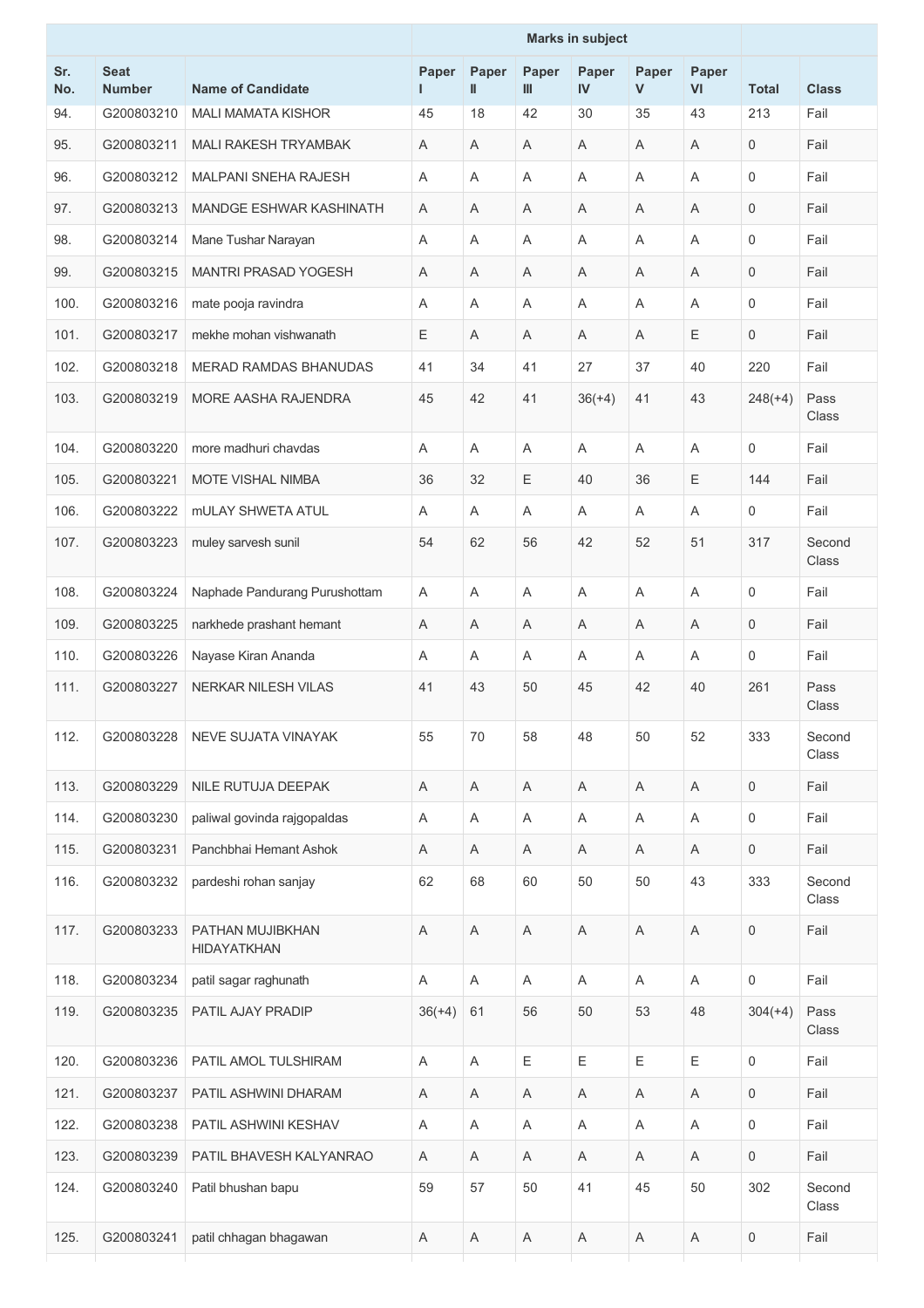|            |                              |                             | <b>Marks in subject</b>   |                       |              |                       |             |             |                     |               |
|------------|------------------------------|-----------------------------|---------------------------|-----------------------|--------------|-----------------------|-------------|-------------|---------------------|---------------|
| Sr.<br>No. | <b>Seat</b><br><b>Number</b> | <b>Name of Candidate</b>    | Paper<br>г                | Paper<br>$\mathbf{I}$ | Paper<br>III | Paper<br>$\mathbf{N}$ | Paper<br>V  | Paper<br>VI | <b>Total</b>        | <b>Class</b>  |
| 126.       | G200803242                   | PATIL DEEPAK ADHIKRAO       | 45                        | $35(+5)$              | 51           | 40                    | 43          | 41          | $255(+5)$           | Pass<br>Class |
| 127.       | G200803243                   | <b>PATIL DINESH VIKRAM</b>  | A                         | A                     | A            | Α                     | A           | A           | $\mathbf 0$         | Fail          |
| 128.       | G200803244                   | Patil Dipak Punju           | 45                        | $34(+6)$              | 52           | 43                    | 52          | 46          | $272(+6)$           | Pass<br>Class |
| 129.       | G200803245                   | PATIL GANESH LOTAN          | 59                        | 48                    | 46           | 40                    | 46          | 40          | 279                 | Pass<br>Class |
| 130.       | G200803246                   | PATIL GANESH TRAMBAK        | 50                        | 31                    | 41           | 40                    | 51          | 42          | 255                 | Fail          |
| 131.       | G200803247                   | patil harshala sunil        | 55                        | 50                    | 46           | 44                    | 43          | 41          | 279                 | Pass<br>Class |
| 132.       | G200803248                   | <b>Patil Harshal Suklal</b> | 52                        | 52                    | 50           | 41                    | 43          | 45          | 283                 | Pass<br>Class |
| 133.       | G200803249                   | PATIL JAYESH VIJAY          | Α                         | Α                     | A            | Α                     | A           | A           | $\mathbf 0$         | Fail          |
| 134.       | G200803250                   | PATIL KETAN SUKALAL         | A                         | A                     | A            | Α                     | A           | Α           | $\mathbf 0$         | Fail          |
| 135.       | G200803251                   | PATIL NIRMALA NAYANSINGH    | A                         | Α                     | A            | Α                     | Α           | A           | $\mathbf 0$         | Fail          |
| 136.       | G200803252                   | PATIL PRASHANT SHRIPAT      | A                         | Α                     | A            | Α                     | A           | A           | $\mathbf 0$         | Fail          |
| 137.       | G200803253                   | PATIL PRASHANT VIJAY        | 43                        | 22                    | 35           | 34                    | 30          | 31          | 195                 | Fail          |
| 138.       | G200803254                   | patil purva kanchan         | A                         | A                     | A            | Α                     | A           | A           | $\mathbf 0$         | Fail          |
| 139.       | G200803255                   | PATIL RAHUL DEVIDAS         | 40                        | 16                    | 41           | 31                    | 37          | 41          | 206                 | Fail          |
| 140.       | G200803256                   | patil rahul kailas          | Α                         | Α                     | A            | Α                     | A           | A           | 0                   | Fail          |
| 141.       | G200803257                   | PATIL RAMESH JAYSING        | Ε                         | Ε                     | $\mathsf E$  | 31                    | 41          | Ε           | 72                  | Fail          |
| 142.       | G200803258                   | PATIL SAGAR BABANRAV        | 57                        | 20                    | 55           | 40                    | 47          | 45          | 264                 | Fail          |
| 143.       | G200803259                   | PATIL SAGAR PRABHAKAR       | Ε                         | 44                    | Ε            | 40                    | 45          | Ε           | 129                 | Pass<br>Class |
| 144.       | G200803260                   | PATIL SAMADHAN LOTAN        | $\boldsymbol{\mathsf{A}}$ | $\mathsf A$           | A            | Α                     | $\mathsf A$ | Α           | $\mathsf{O}\xspace$ | Fail          |
| 145.       | G200803261                   | PATIL SATISH SURESH         | A                         | A                     | A            | A                     | Α           | A           | $\mathbf 0$         | Fail          |
| 146.       | G200803262                   | patil shubham chandrakant   | 45                        | 40                    | 34           | 34                    | 29          | 40          | 222                 | Fail          |
| 147.       | G200803263                   | Patil Suhas Tukaram         | A                         | Α                     | A            | Α                     | A           | Α           | $\mathsf{O}$        | Fail          |
| 148.       | G200803264                   | PATIL SUNIL SHAMARAO        | 45                        | 22                    | 30           | 34                    | 40          | 41          | 212                 | Fail          |
| 149.       | G200803265                   | PATIL SWAPNIL SURESH        | Α                         | Α                     | Α            | Α                     | Α           | Α           | $\mathsf{O}\xspace$ | Fail          |
| 150.       | G200803266                   | PATIL TEJASWINI PRASHANT    | A                         | Α                     | Α            | Α                     | Α           | A           | 0                   | Fail          |
| 151.       | G200803267                   | Patil Vaishali Gopal        | 23                        | Α                     | Α            | Α                     | Α           | Α           | 23                  | Fail          |
| 152.       | G200803268                   | PATIL VINAYAK DNYANESHWAR   | Ε                         | 25                    | 42           | 28                    | 40          | Ε           | 135                 | Fail          |
| 153.       | G200803269                   | PATIL YOGESH DEELIP         | 59                        | 21                    | 47           | 40                    | 45          | 46          | 258                 | Fail          |
| 154.       | G200803270                   | pawar prashant amrut        | Ε                         | 29                    | Ε            | 40                    | 50          | Ε           | 119                 | Fail          |
| 155.       | G200803271                   | pawar prashashant prabhakar | A                         | A                     | A            | A                     | A           | A           | $\mathbf 0$         | Fail          |
| 156.       | G200803272                   | PAWAR SHIVAM RATILAL        | Α                         | Α                     | A            | Α                     | Α           | Α           | $\mathsf{O}\xspace$ | Fail          |
| 157.       | G200803273                   | Phegade Chetana Mayur       | A                         | Α                     | Ε            | Α                     | Е           | A           | $\mathbf 0$         | Fail          |
| 158.       | G200803274                   | PINGALE SHAMKANT GOPAL      | Ε                         | 40                    | 40           | 40                    | 46          | Ε           | 166                 | Pass<br>Class |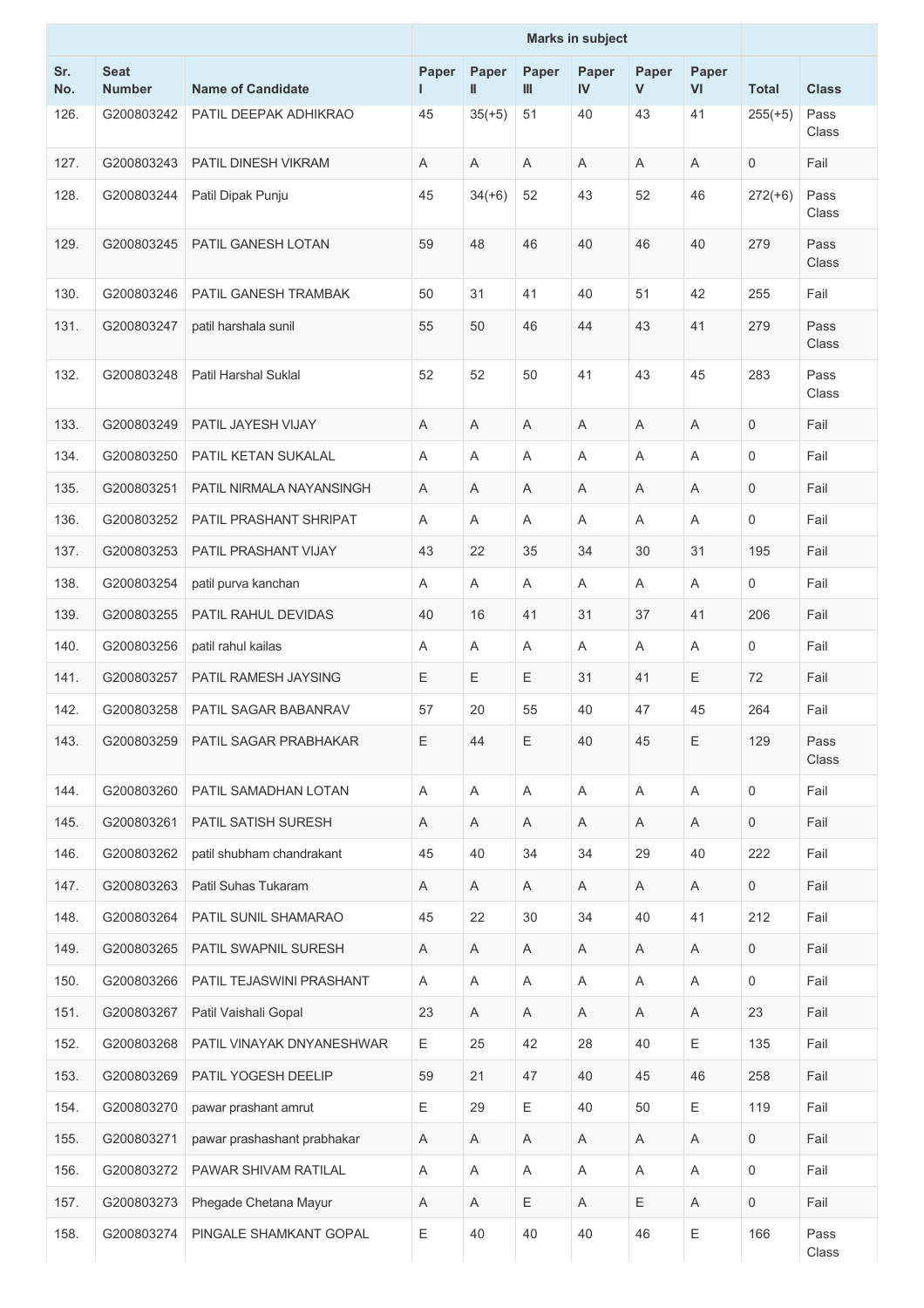|            |                              |                                        |            |                       |              | <b>Marks in subject</b> |                       |             |                     |                 |
|------------|------------------------------|----------------------------------------|------------|-----------------------|--------------|-------------------------|-----------------------|-------------|---------------------|-----------------|
| Sr.<br>No. | <b>Seat</b><br><b>Number</b> | <b>Name of Candidate</b>               | Paper<br>н | Paper<br>$\mathbf{I}$ | Paper<br>III | Paper<br>IV             | Paper<br>$\mathsf{V}$ | Paper<br>VI | <b>Total</b>        | <b>Class</b>    |
| 159.       | G200803275                   | PINGALE HARSHALA SHAMKANT              | Α          | A                     | A            | Α                       | A                     | Α           | $\mathsf{O}\xspace$ | Fail            |
| 160.       | G200803276                   | Poddar Deepesh Sanjay                  | Α          | Е                     | Е            | Α                       | Α                     | Α           | $\mathbf 0$         | Fail            |
| 161.       | G200803277                   | PRAMOD TRYAMBAK MALI                   | 60         | 19                    | 40           | 43                      | 47                    | 43          | 252                 | Fail            |
| 162.       | G200803278                   | rathod sardar jayram                   | Α          | Α                     | Α            | Α                       | Α                     | Α           | $\mathbf 0$         | Fail            |
| 163.       | G200803279                   | RATHOD SHYAM BHURA                     | E          | Ε                     | 47           | 42                      | 40                    | 48          | 177                 | Pass<br>Class   |
| 164.       | G200803280                   | RATNAPARKHE GIRISH RAMESH              | 55         | 43                    | 45           | 41                      | 44                    | Ε           | 228                 | Pass<br>Class   |
| 165.       | G200803281                   | RISHIKESH VIJAY DESHMUKH               | 52         | 37                    | 53           | 36                      | 43                    | 41          | 262                 | Fail            |
| 166.       | G200803282                   | SAITWAL AVINASH RAMESH                 | 45         | 40                    | 35           | 28                      | 37                    | 34          | 219                 | Fail            |
| 167.       | G200803283                   | SALUNKHE GAURAV SANJAY                 | Α          | A                     | A            | Α                       | A                     | A           | $\mathbf 0$         | Fail            |
| 168.       | G200803284                   | salunkhe gayatri gunawantrao           | 57         | 58                    | 46           | 36                      | 35                    | 47          | 279                 | Fail            |
| 169.       | G200803285                   | salunkhe sumit kamlakar                | 58         | 21                    | 45           | 35                      | 35                    | 45          | 239                 | Fail            |
| 170.       | G200803286                   | SAPKALE PIYUSH SANJAY                  | Α          | Α                     | Α            | Α                       | Α                     | Α           | $\mathbf 0$         | Fail            |
| 171.       | G200803287                   | Saraf Akshay Suresh                    | Α          | Α                     | Α            | Α                       | A                     | Α           | $\mathbf 0$         | Fail            |
| 172.       | G200803288                   | shaikh rijwan nisar                    | Α          | A                     | A            | Α                       | A                     | Α           | $\mathsf{O}\xspace$ | Fail            |
| 173.       | G200803289                   | SHARMA RADHIKA VIJAY                   | 53         | 67                    | 50           | 42                      | 50                    | 46          | 308                 | Second<br>Class |
| 174.       | G200803290                   | shimpi jayesh ravindra                 | A          | Α                     | A            | Α                       | A                     | Α           | $\mathbf 0$         | Fail            |
| 175.       | G200803291                   | SHINDE CHETAN BHATU                    | Α          | Α                     | Α            | Α                       | Α                     | A           | 0                   | Fail            |
| 176.       | G200803292                   | SHINDE SACHIN ARUN                     | Α          | Ε                     | Α            | Α                       | Α                     | Α           | 0                   | Fail            |
| 177.       | G200803293                   | shitole jayashri yograj                | 55         | 35                    | 42           | 31                      | 41                    | 40          | 244                 | Fail            |
| 178.       | G200803294                   | SOLANKAR SWAPANALI BASANT              | A          | A                     | A            | A                       | A                     | A           | 0                   | Fail            |
| 179.       | G200803295                   | SONAR CHETAN SURESH                    | E          | 27                    | Ε            | 34                      | 40                    | E           | 101                 | Fail            |
| 180.       | G200803296                   | SONAR SUSHANT SUNIL                    | A          | A                     | A            | A                       | Α                     | A           | 0                   | Fail            |
| 181.       | G200803297                   | SONAWANE KAMINI PRAKASH                | A          | Α                     | Α            | Α                       | Α                     | A           | $\mathbf 0$         | Fail            |
| 182.       | G200803298                   | SONAWANE MAYURI KESHAV                 | Α          | A                     | A            | Α                       | A                     | A           | 0                   | Fail            |
| 183.       | G200803299                   | SONAWANE SHANTANU<br><b>RAVINDRA</b>   | A          | Α                     | Α            | Α                       | Α                     | Е           | 0                   | Fail            |
| 184.       | G200803300                   | sonawane sumedh vilas                  | Α          | Α                     | Α            | Α                       | Α                     | Α           | 0                   | Fail            |
| 185.       | G200803301                   | sonawane vaishali rajendra             | Α          | A                     | Α            | Α                       | A                     | A           | $\mathbf 0$         | Fail            |
| 186.       | G200803302                   | Sonje Pooja Sharad                     | A          | Α                     | A            | A                       | Α                     | A           | 0                   | Fail            |
| 187.       | G200803303                   | Sontake Sneha Vishveshvar              | 43         | 64                    | 40           | 30                      | 47                    | 37          | 261                 | Fail            |
| 188.       | G200803304                   | SURYAWANSHI KALPESH SATISH             | Α          | A                     | Α            | A                       | A                     | A           | 0                   | Fail            |
| 189.       | G200803305                   | SURYAWANSHI NIKHIL RAJMAL              | 30         | 30                    | 29           | 42                      | 29                    | 36          | 196                 | Fail            |
| 190.       | G200803306                   | SURYAWANSHI SAGAR<br><b>RAMCHANDRA</b> | Α          | Α                     | Α            | Α                       | Α                     | A           | $\mathsf{O}\xspace$ | Fail            |
| 191.       | G200803307                   | SUSHAMA VASANT KEDARE                  | A          | Α                     | Α            | A                       | A                     | A           | 0                   | Fail            |